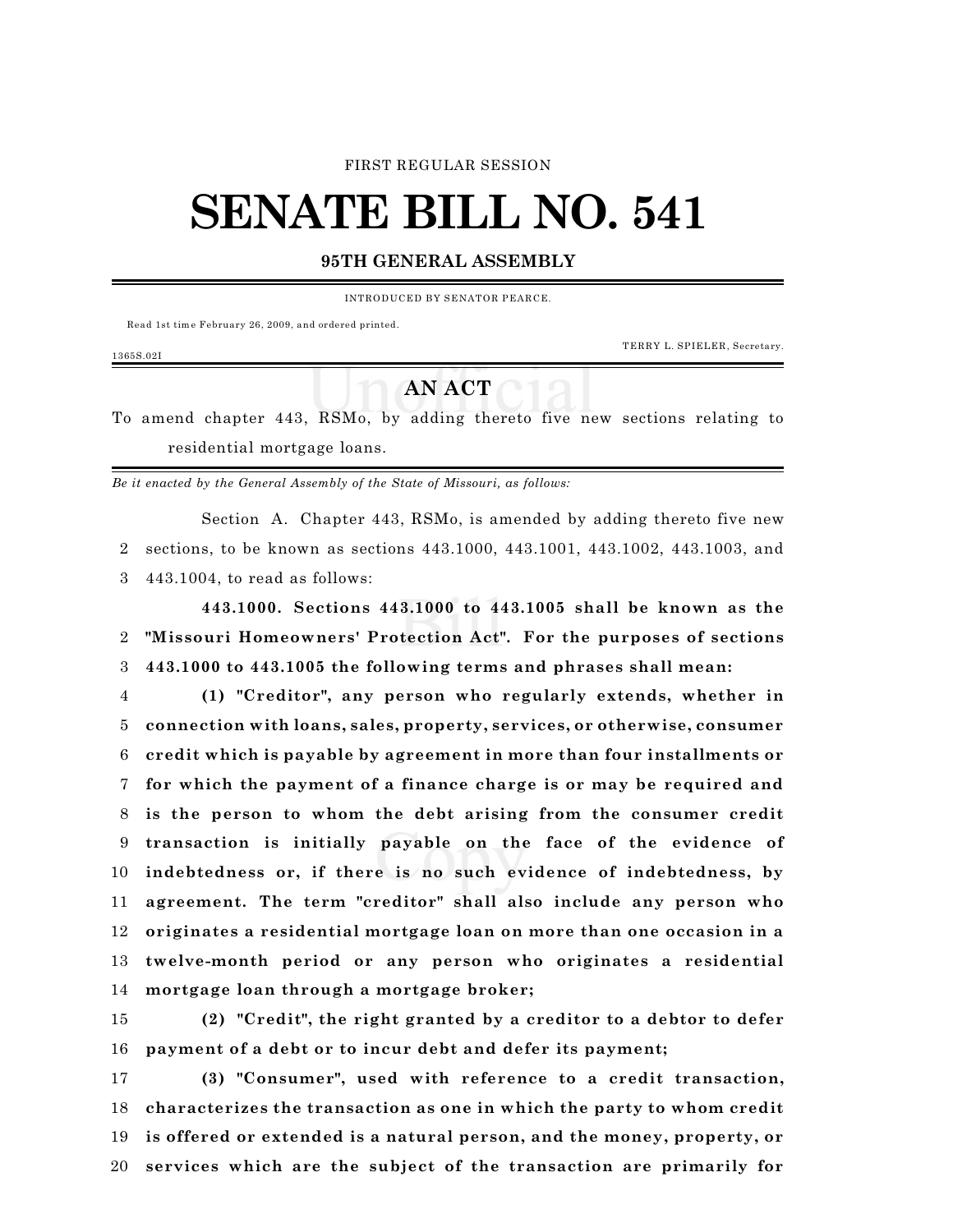**personal, family, or household purposes;**

 **(4) "Flipping a residential mortgage loan", the making of a residential mortgage loan to a borrower that refinances an existing residential mortgage loan when the new loan does not have reasonable, tangible net benefit to the borrower considering all of the circumstances, including but not limited to, the terms of both the new and refinanced loans, the cost of the new loan, and the borrower's circumstances;**

 **(5) "Fully indexed rate", the index rate prevailing at the time a residential mortgage loan is originated, plus the margin that will apply after the expiration of an introductory interest rate;**

 **(6) "Mortgage broker", any person who acts as a mortgage broker as defined in 24 C.F.R. 3500.2;**

 **(7) "Prepayment penalty", a penalty for paying all or part of the principal before the date on which the principal is due. A prepayment penalty includes computing a refund of unearned interest by a method that is less favorable to the borrower than the actuarial method;**

**(8) "Points and fees":**

**(a) Includes:**

 **a. All items included in the definition of finance charge in 12 C.F.R. 226.4(a) and 12 C.F.R. 226.4(b), except interest or the time price differential;**

**b. All items described in 12 C.F.R. 226.32(b)(1)(iii);**

 **c. All compensation paid directly or indirectly to a mortgage broker from any source, including a mortgage broker that originates a loan in its own name in a table-funded transaction;**

 **d. The cost of all premiums financed by the creditor, directly or indirectly, for any credit life, credit disability, credit unemployment, or credit property insurance, or any other life or health insurance, or any payment financed by the creditor directly or indirectly for any debt cancellation or suspension agreement or contract, except that insurance premiums or debt cancellation or suspension fees calculated and paid in full on a monthly basis shall not be considered financed by the creditor;**

 **e. All prepayment fees or penalties that are incurred by the borrower if the loan refinances a previous loan originated or currently held by the same creditor or an affiliate of the creditor;**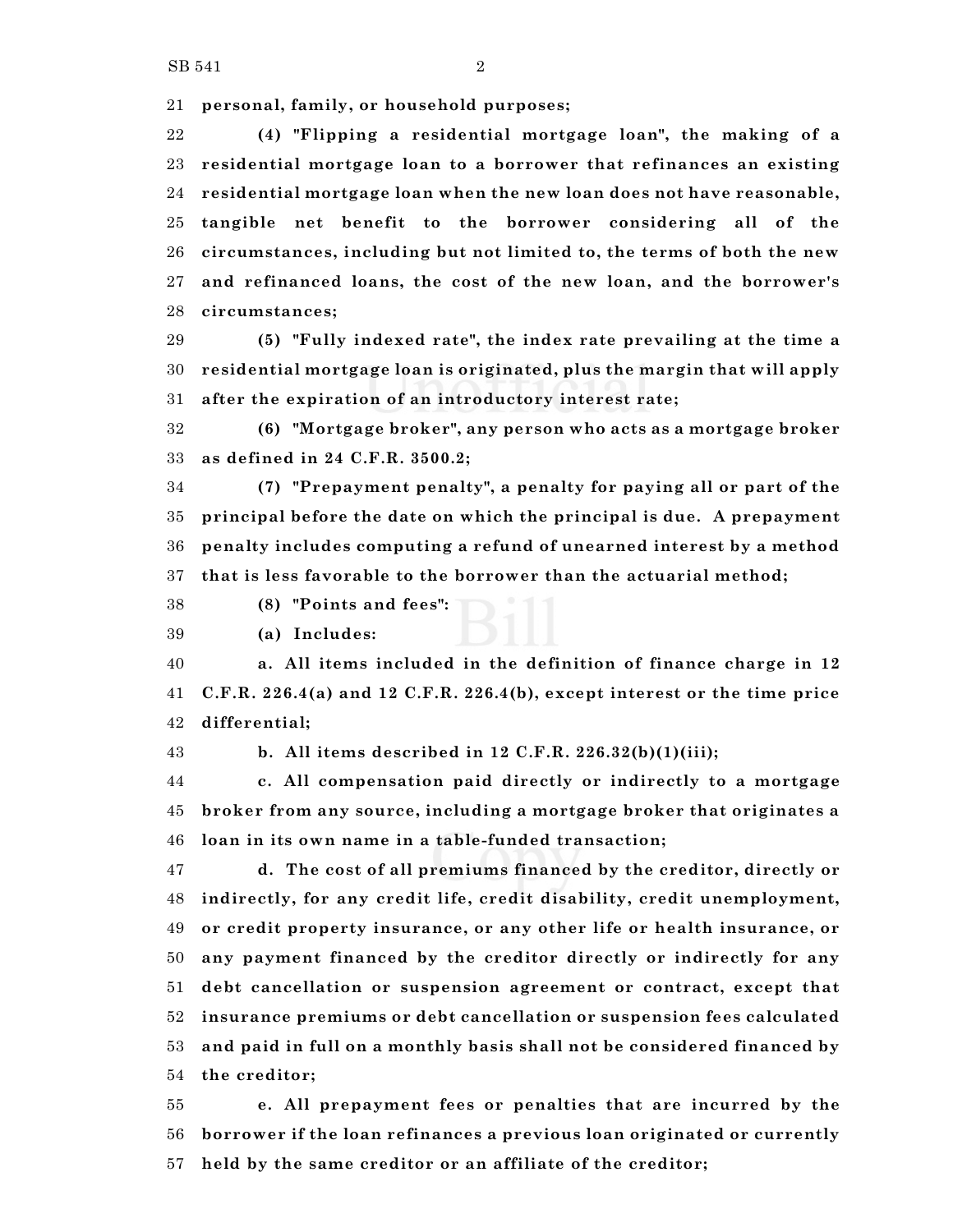**f. For open-end loans, the total points and fees known at or before closing, plus the minimum additional fees the borrower would be required to pay to draw down an amount equal to the total credit line;**

 **(b) Points and fees shall not include taxes, filing fees, recording fees, other charges or fees paid or to be paid to public officials for determining the existence of or for perfecting, releasing, or satisfying a security interest, or bona fide and reasonable fees paid to a person other than the creditor or an affiliate of the creditor for the following:**

**a. Fees for tax payment services;**

**b. Fees for flood certification;**

**c. Fees for pest infestation and flood determination;**

**d. Appraisal fees;**

**e. Fees for inspections performed prior to closing;**

**f. Fees for credit reports;**

**g. Fees for surveys;**

 **h. Attorneys' fees, if the borrower has the right to select the attorney from an approved list or otherwise;**

**i. Notary fees;**

 **j. Escrow charges, so long as they are not otherwise included under paragraph (a) of this subdivision;**

**k. Title insurance premiums; and**

 **l. Fire, hazard, or flood insurance premiums, provided that the conditions in 12 C.F.R. 226.4(d)(2) are met;**

 **(9) "Residential mortgage loan", a loan made to a natural person or persons primarily for personal, family, or household use, primarily secured by a mortgage or deed of trust on real property located in Missouri upon which there is located or is to be located one or more single family dwellings or dwelling units;**

 **(10) "Subprime residential mortgage loan", a residential mortgage loan with an annual percentage rate that exceeds the average prime offer rate for a comparable transaction as of the date the interest rate is set by 1.5 or more percentage points for loans secured by a first lien on a dwelling, or by 3.5 or more percentage points for loans secured by a subordinate lien on a dwelling. For the purposes of this section, "average prime offer rate" means an annual percentage rate that is derived from average interest rates, points, and other loan pricing**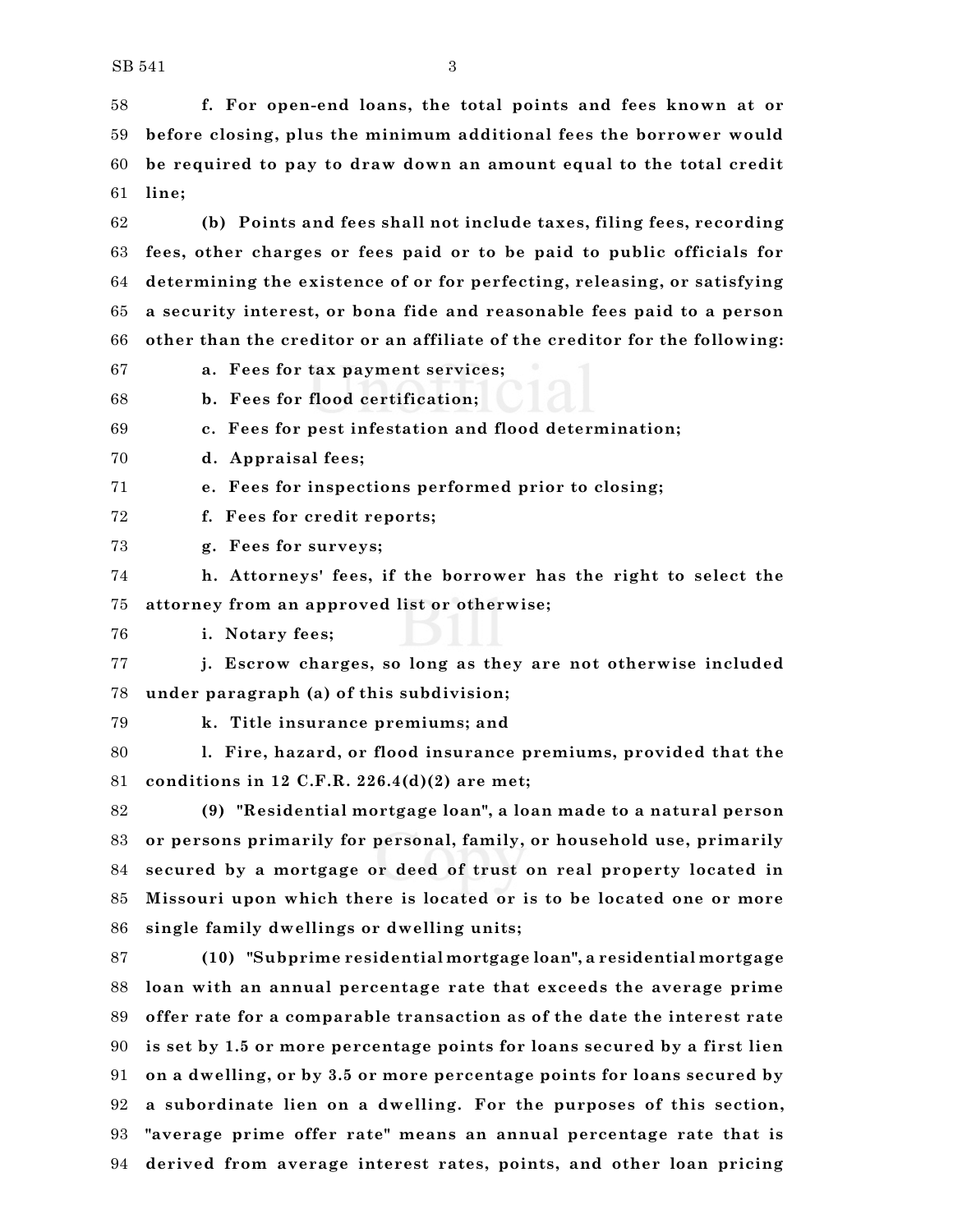$SB 541$  4

 **terms currently offered to consumers by a representative sample of creditors for mortgage transactions that have low-risk pricing**

 **characteristics as published weekly by the Federal Reserve Board for mortgages of a comparable type;**

 **(11) "Total loan amount", the principal of the loan minus those points and fees as defined in subdivision (8) of this section that are included in the principal amount of the loan. For open-end loans, the total loan amount shall be calculated using the total line of credit allowed under the residential mortgage loan at closing.**

**443.1001. 1. No creditor shall knowingly or intentionally engage in the act or practice of flipping a home loan.**

 **2. No creditor shall make, provide, or arrange for a residential mortgage loan without verifying the borrower's reasonable ability to pay the scheduled payments of the following, as applicable:**

**(1) Principal;**

**(2) Interest;**

**(3) Real estate taxes;**

**(4) Homeowner's insurance;**

**(5) Assessments; and**

**(6) Mortgage insurance premiums.**

 **For loans in which the interest rate may vary, the reasonable ability to pay shall be determined based on a fully indexed rate and a repayment schedule that achieves full amortization over the life of the loan. For all residential mortgage loans, a creditor shall verify amounts of income or assets that it relies on to determine repayment ability, including expected income or assets, by examining the borrower's IRS Form W-2, tax returns, payroll receipts, financial institution records, or other third-party documents that provide reasonably reliable evidence of the borrower's income or assets. A creditor shall not be in violation of the obligation to verify repayment ability if the amounts of income and assets relied upon in determining repayment ability are not materially greater than the borrower's income or assets at the time the loan was consummated. The creditor shall verify the consumer's current obligations.**

 **3. A creditor shall not enter into a subprime residential mortgage loan that contains a prepayment penalty.**

**4. A creditor shall not make or cause to be made, directly or**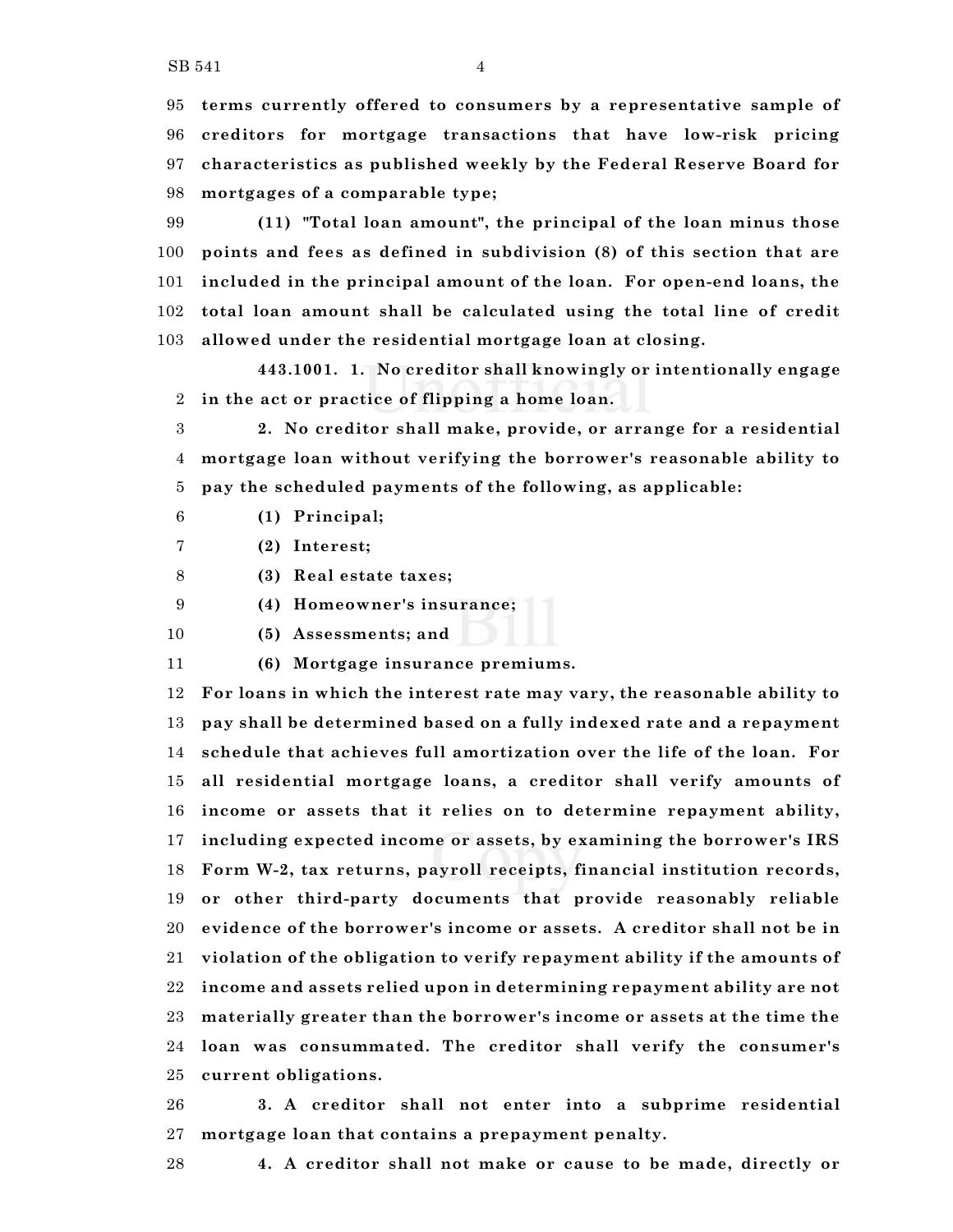**indirectly, any false, deceptive, or misleading statement or representation in connection with a residential mortgage loan.**

 **5. A creditor shall not make, publish, disseminate, circulate, place before the public, or cause to be made, directly or indirectly, any advertisement or marketing materials of any type, or any statement or representation relating to the business of residential mortgage loans that is false, deceptive, or misleading.**

 **6. A creditor shall not make, arrange, or provide for a residential mortgage loan where the total points and fees payable by the consumer exceed five percent of the total loan amount.**

 **7. A creditor shall not make, arrange, or provide for a residential mortgage loan that finances directly or indirectly:**

 **(1) Credit life, credit disability, credit unemployment, or credit property insurance, or any other life or health insurance premiums;**

 **(2) Any debt cancellation or suspension agreement, contract, or product; or**

 **(3) Any product that is not necessary or related to the loan closing such as an auto club membership or credit report monitoring.**

**443.1002. 1. A mortgage broker shall be considered to have created a fiduciary relationship with the borrower in all cases, and in addition to the duties imposed by otherwise applicable provisions of state and federal law, comply with the following duties:**

 **(1) Mortgage brokers shall act in the borrower's best interest and in the utmost good faith, fidelity, and loyalty toward borrowers;**

 **(2) Mortgage brokers shall carry out all lawful instructions given by borrowers;**

 **(3) Mortgage brokers shall clearly disclose to borrowers all material facts of which the mortgage broker has knowledge which may reasonably affect the borrower's rights, interests, or ability to receive the borrower's intended benefit from the residential mortgage loan;**

 **(4) Mortgage brokers shall use reasonable care in performing duties; and**

 **(5) Mortgage brokers shall account to the borrower for all money and property received from the borrower or paid to the mortgage broker on the borrower's behalf.**

 **2. Nothing in this section shall require a mortgage broker to obtain a loan containing terms or conditions unavailable to the**